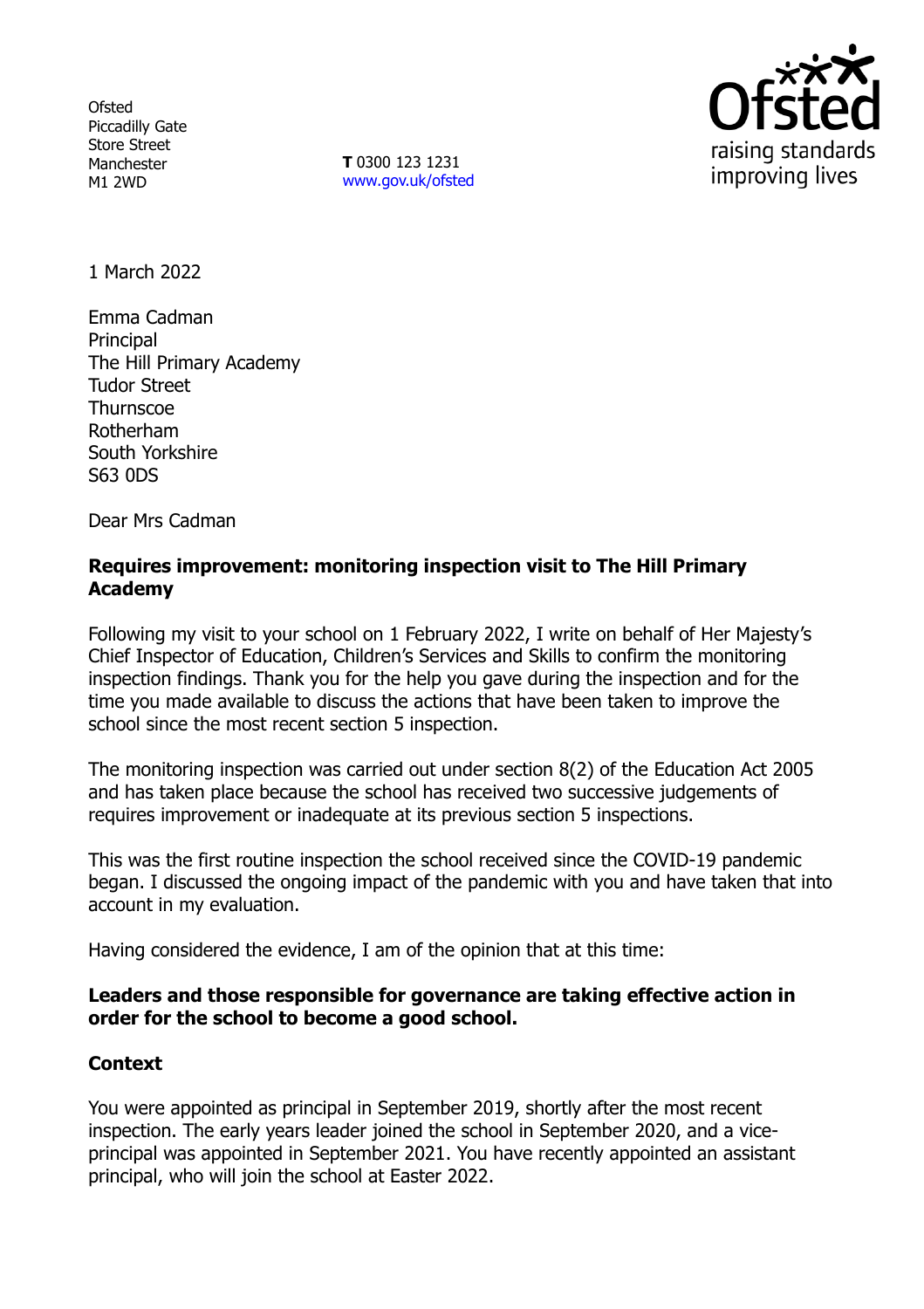

You told me about the impact of COVID-19 on your school plans and on the implementation of your curriculum. The pandemic has particularly affected your teaching of reading to the current Year 1 pupils, such as two 'bubble' closures when they were in the early years. The pandemic has also delayed the full implementation of some parts of your planned curriculum, for example where you are making adaptations to meet the needs of pupils with special educational needs and/or disabilities. To make up for the gaps in learning caused by the pandemic, you have put in place the multi-academy trust's 'Ready to Progress' recovery curriculum to help pupils catch up.

# **Main findings**

You have taken effective steps to address all of the areas for improvement identified at the most recent inspection. The main areas relate to the improvement of reading, both in phonics with the younger pupils and, more widely, reading across the school. Supported by the trust, you have acted with urgency to improve reading.

In particular, you have implemented a programme of systematic synthetic phonics. To ensure it is implemented effectively, you have invested substantially in reading books which are matched exactly to the scheme. You have made sure that teachers and teaching assistants are trained in the scheme. As a result, pupils' reading is improving. The weakest readers in key stage 1 and lower key stage 2 are making good progress in their reading, because you have made sure they are taught by trained teachers and teaching assistants, using the scheme effectively.

You have also taken determined action to improve reading across the school by raising the profile of reading. With the trust's support, you have invested substantially in new reading books, including non-fiction, for pupils to choose. Books are now a prominent aspect of the fabric of the school, in classrooms, on corridors, and in the library. You have invested in texts which are engaging for pupils, and which complement the curriculum and, in particular, pupils' vocabulary. For instance, you have provided books which match and support the work pupils are doing in art. As a result, there is evidence that teachers are making use of subject-specific language. This is indicative of your high expectations and curriculum ambition.

Evidence from records of reading shows that reading enjoys a high profile in school. You have clearly worked hard to engage parents in supporting their children with their reading. There is also evidence that teachers keep a close eye on what pupils are reading and, higher up the school, move away from phonics and on to wider aspects of reading such as fluency and expression.

You were also asked to raise achievement across the school. Your strategy to do so is partly driven by improvements to reading. It is also driven by the trust's support in adding to the capacity of the school's senior leadership team. Additionally, it is driven by a focus on strengthening the curriculum. Although the impact of the pandemic has delayed your anticipated plans, you are well on the way to implementing your revised curriculum in all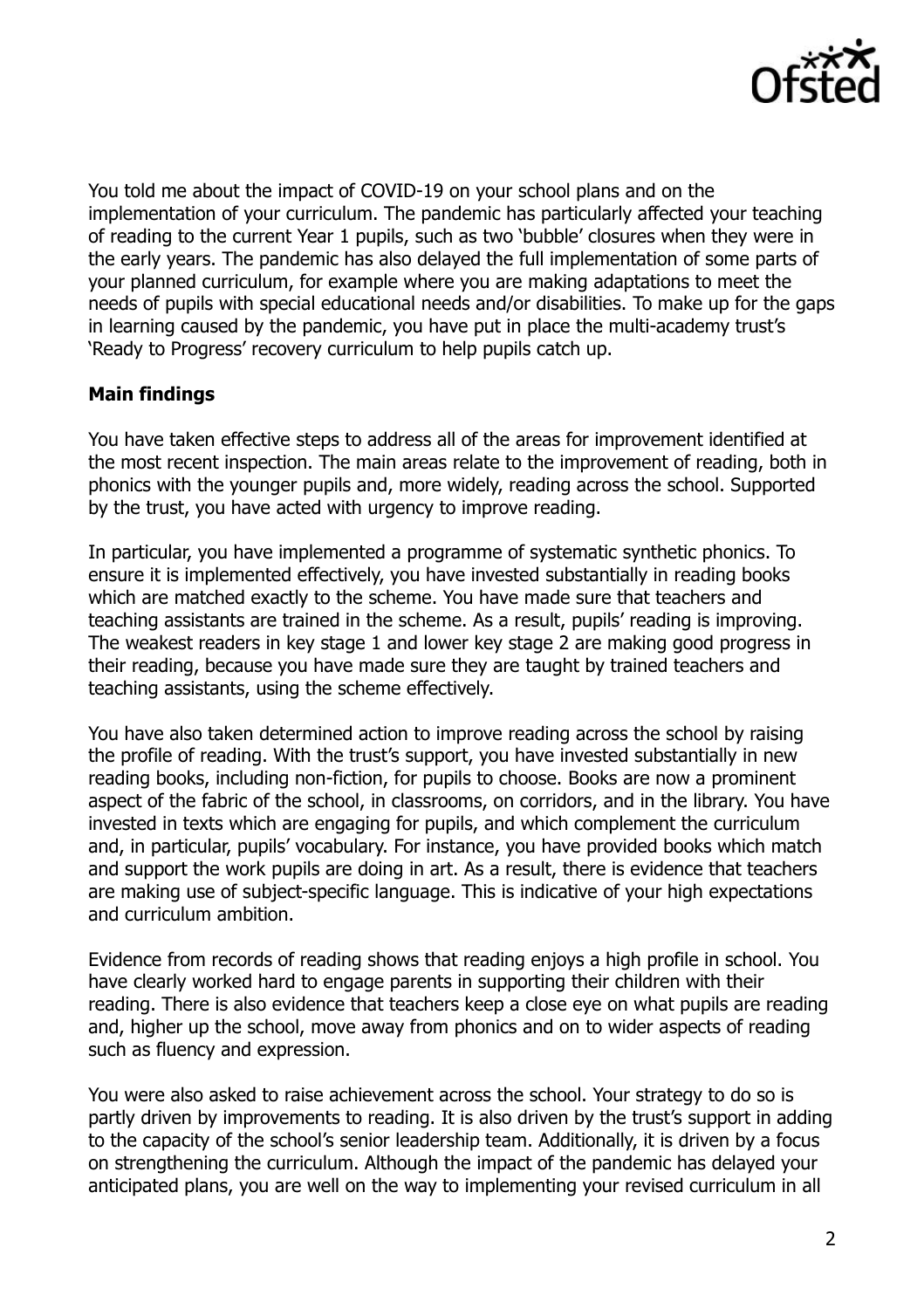

subjects. Curriculum plans show that you are committed to delivering subject knowledge and skills which are ambitious for your pupils.

The role of the governing body is important in the improvements you have made and are making. Its recent recomposition puts it in a deliberately stronger position to enable it to challenge and support leaders. The chair of governors has an accurate understanding of the school's strengths and areas for continued development.

You were also asked, at the previous inspection, to improve the progress that children make through early years by ensuring that adults give children clear direction and support in practising their skills in reading, writing and mathematics. This is happening. The early years leader has a strong understanding of, and grip on, the early years foundation stage (EYFS) learning and development areas. You are working together to ensure that the EYFS prime and specific areas are central to your curriculum. As a result, you are effectively building a foundation for inspiring children's curiosity and enjoyment for learning. There is a shared understanding between you and the EYFS lead about the necessity for the school's curriculum to connect EYFS with Year 6, and this work is underway.

Your plans for improvement are appropriate for the task in hand. We spoke about how you could sharpen them a little in places, just to support you further in your actions to improve the school.

## **Additional support**

The multi-academy trust is providing valuable support to you and your colleagues in the implementation of your curriculum. The trust is particularly working with you to continue the prioritisation of reading, especially phonics. The trust is also working with you to continue the implementation of your curriculum plans across subjects, where the pandemic has slowed your intentions.

## **Evidence**

During the inspection, to discuss the actions taken since the last inspection, I met with you, the principal. I also met with other senior leaders, the multi-academy trust chief executive officer and a senior trust officer who is working with the school. I spoke with staff and pupils, and met the chair of governors in a virtual meeting.

I visited lessons with you, including phonics and reading lessons. I visited the early years setting with the early years lead. I reviewed records relating to pupils' reading and heard pupils reading. I considered your school self-evaluation, your school improvement plan and curriculum plans. I checked the single central record for the checks made on the most recently employed staff.